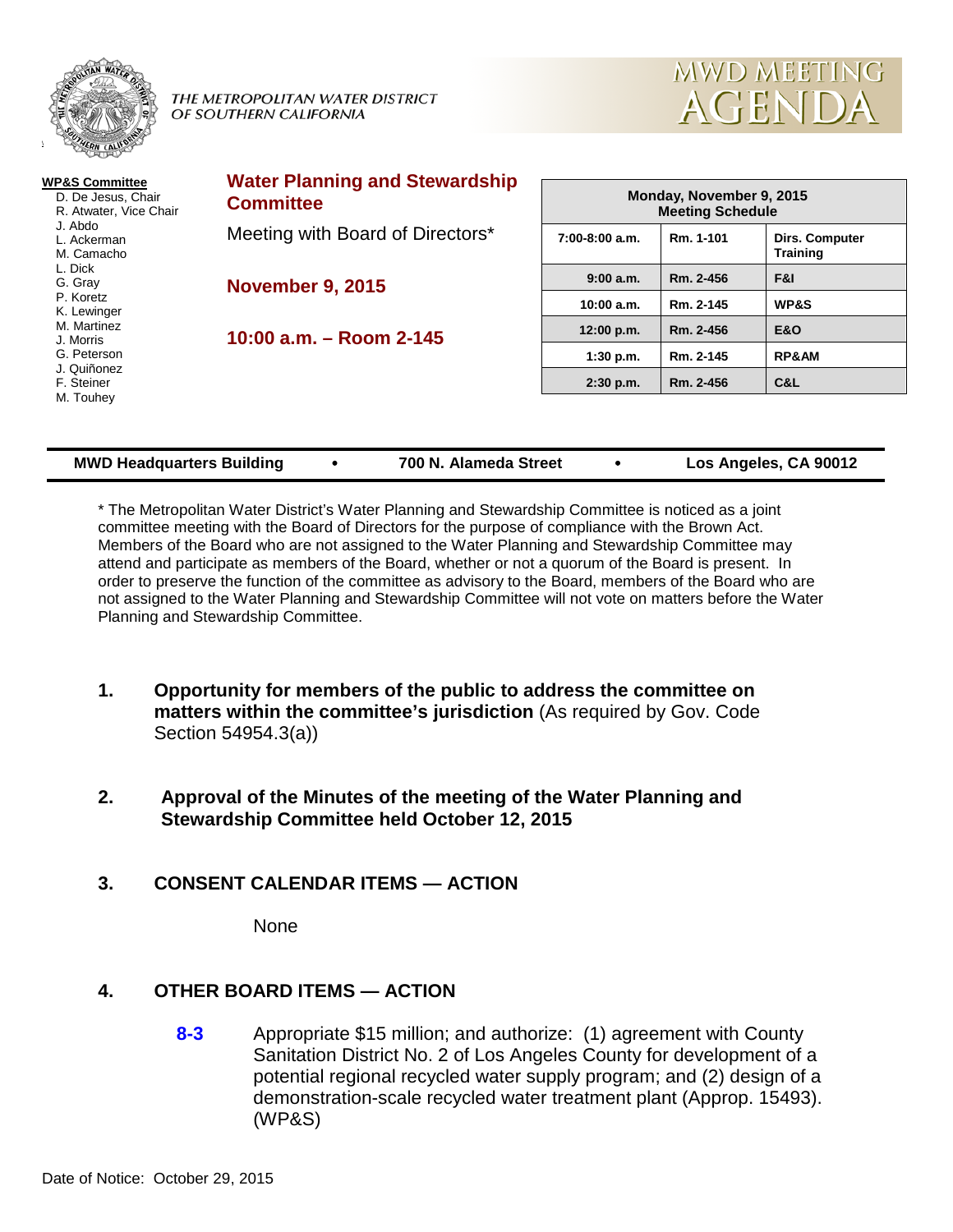#### **Recommendation:**

**Option #1:**

**Adopt the CEQA determination that the proposed action is categorically exempt, and**

- **a. Appropriate \$15 million;**
- **b. Authorize agreement with County Sanitation District No. 2 of Los Angeles County, substantially in conformance with the terms included in Attachment 1 to the board letter, and in a form approved by the General Counsel, for implementation of a demonstration project and development of a potential regional recycled water supply program; and**
- **c. Authorize design of a demonstration-scale recycled water treatment plant.**
- **8-6** Authorize entering into storage and exchange agreements with Antelope Valley-East Kern Water Agency; and approve payment of up to \$16.6 million for funding the agreements. (WP&S)

#### **Recommendation:**

**Option #1:**

**Adopt the CEQA determination that the proposed action is categorically exempt, and**

- **a. Authorize the General Manager to enter into storage and exchange agreements with Antelope Valley-East Kern Water Agency consistent with the terms outlined in the board letter and in a form approved by the General Counsel;**
- **b. Approve payment of up to \$16.6 million for funding the storage and exchange agreements with Antelope Valley-East Kern Water Agency; and**
- **c. Approve additional payments from the Supply Program Budget should the exchange or storage programs exceed the initial allocated 30,000 AF.**

## **5. BOARD INFORMATION ITEMS**

None

#### **6. COMMITTEE ITEMS**

- a. Oral report on Water Surplus and Drought Management Plan
- b. Conservation program update